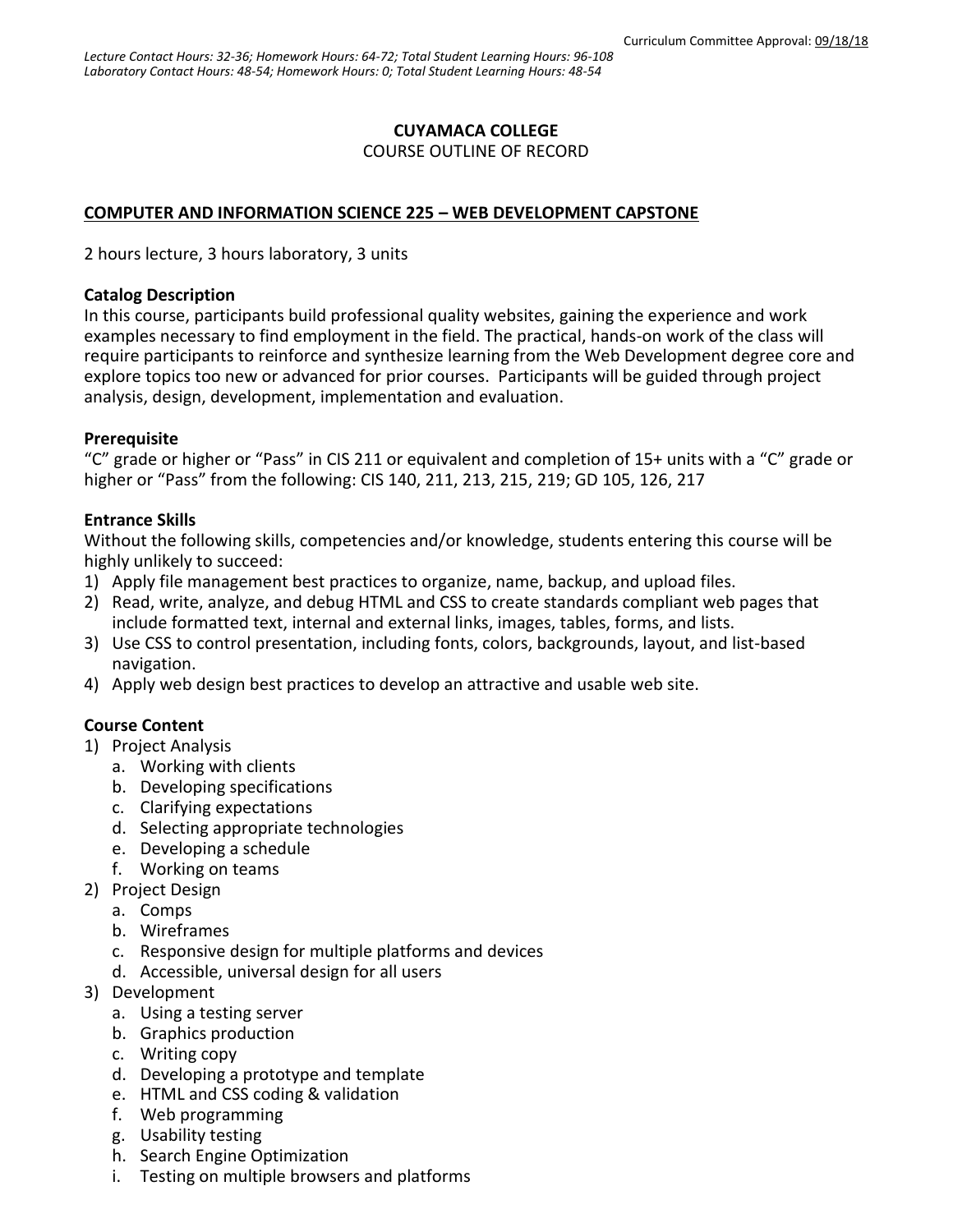- 4) Implementation
	- a. Launching on a production server
	- b. Site promotion
- 5) Evaluation
	- a. Testing on the production server
	- b. Analytics
- 6) Advanced topics as needed

## **Course Objectives**

Students will be able to:

- 1) Work with a client to develop project specifications and a schedule.
- 2) Select technological approaches that fit project requirements.
- 3) Create a design approach and develop comps and wireframes (or similar) to communicate look and feel, navigation, and functionality.
- 4) Develop a professional quality website using valid HTML and CSS, effective graphics, well-written copy.
- 5) Use web programming (JavaScript, PHP) to add interactivity and functionality to the website.
- 6) Apply best practices to develop a site that is usable, accessible, optimized for search engines, and responsive to multiple platforms.

# **Method of Evaluation**

A grading system will be established by the instructor and implemented uniformly. Grades will be based on demonstrated proficiency in the subject matter determined by multiple measurements for evaluation, one of which must be essay exams, skills demonstration or, where appropriate, the symbol system.

- 1) Hands-on exercises that require students to code and upload web pages that use valid HTML and CSS.
- 2) Quizzes and exams that measure students' ability to use terminology and explain concepts.
- 3) Practical exams that measure students' ability to use computer applications to solve real-life web design problems.
- 4) Projects that require students to develop planning documents that clarify specifications, schedule, design approach, navigation, and functionality.
- 5) Projects that require students to integrate production skills and design best practices to create technically proficient and well-designed websites.
- 6) Instructor and peer critique that requires students to verbalize and apply feedback to improve their work.

## **Special Materials Required of Student**

- 1) File storage system
- 2) Access to web-based course material and software specified in syllabus

## **Minimum Instructional Facilities**

Computer lab with Internet access, appropriate software

## **Method of Instruction**

- 1) Lecture and demonstration
- 2) Hands-on practice
- 3) Web-based curriculum and research
- 4) Online discussion and or conferencing

# **Out-of-Class Assignments**

1) Projects that require students to develop planning documents that clarify specifications, schedule, design approach, navigation, and functionality.